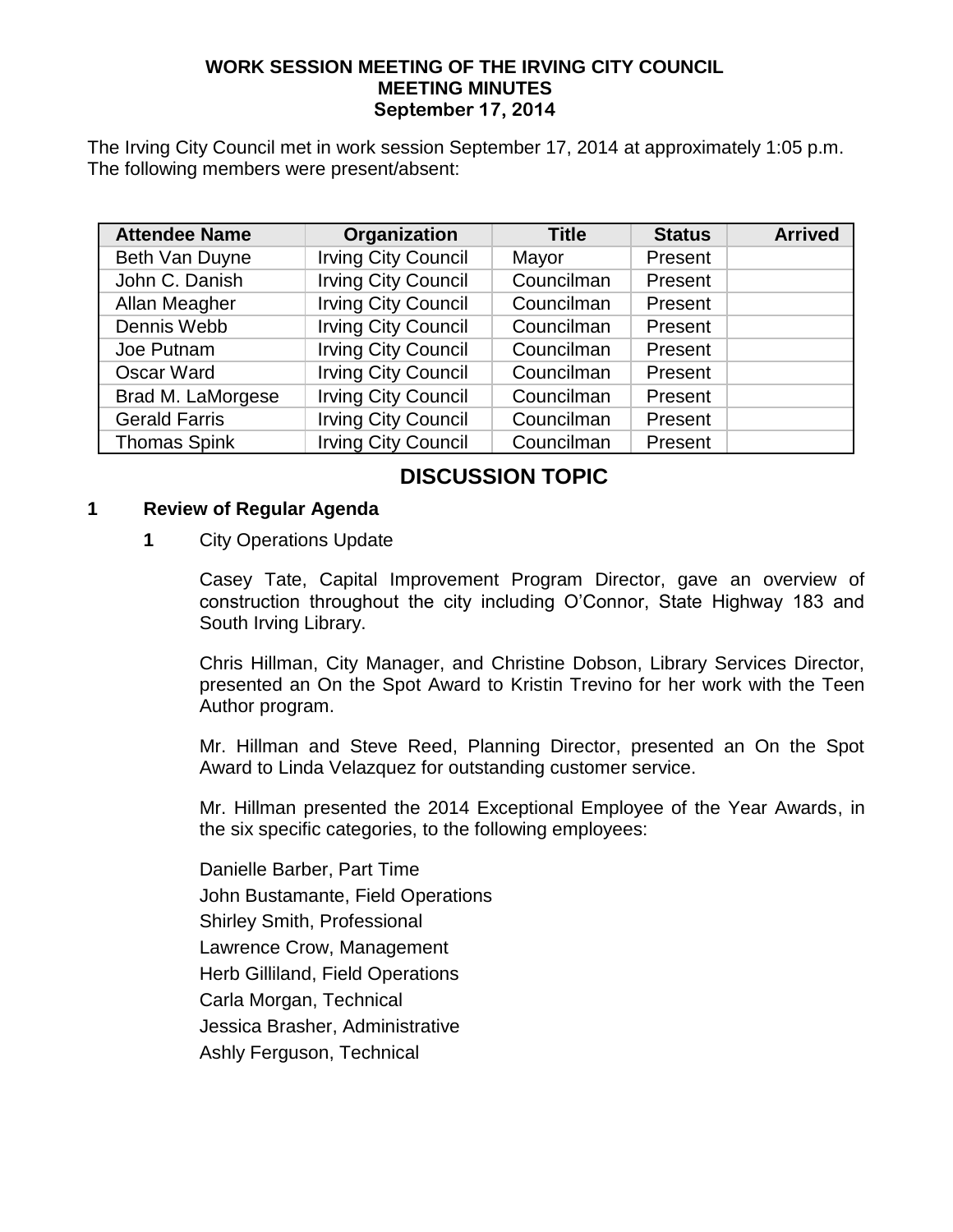### **3** Ordinance -- Adoption of the 2014-15 City of Irving Fiscal Year Budget

Chris Hillman, City Manager, gave an overview of the proposed budget based on previous budget discussions by Council. He discussed the differences among maintaining the current tax rate, adopting the effective tax rate or going below the effective tax rate. Staff recommends maintaining the current tax rate of 0.5986 and strongly recommends not going below the effective tax rate of 0.5941. He noted that the city does not have a long-term financial plan and it will be a goal for the upcoming months to develop a plan.

Each council member discussed their priorities on what to fund and what costs to reduce. Issues discussed included:

Potential one cent reduction in tax rate

Medic 1

Texas Musicians Museum funding

New recreation center in south Irving

Increase staffing

Burying power lines

One time projects

Mayor Van Duyne noted that most departments have increased spending in the proposed budget.

Council recessed at approximately 3:12 p.m.

Council reconvened at approximately 3:45 p.m.

It was the consensus of the Council to reduce the tax rate below 0.5986. Council and staff discussed the different tax rate options and what budget cuts are needed for each option.

Mr. Hillman stated that staff can recommend funding Medic 1 for one year if the rate is 0.5986.

It was the consensus of the Council to go to the effective rate of 0.5941.

Council and staff discussed the importance of the Heritage District redevelopment including a post office maintained in the area, and whether or not to transfer funds from the Heritage Museum fund. Casey Tate, Capital Improvement Program Director, confirmed that a feasibility study for the proposed Heritage Museum will be presented to Council in the spring. It was the consensus of the Council to transfer \$1M from the Heritage Museum fund to the Texas Musicians Museum with the assurance that it is repaid into the fund.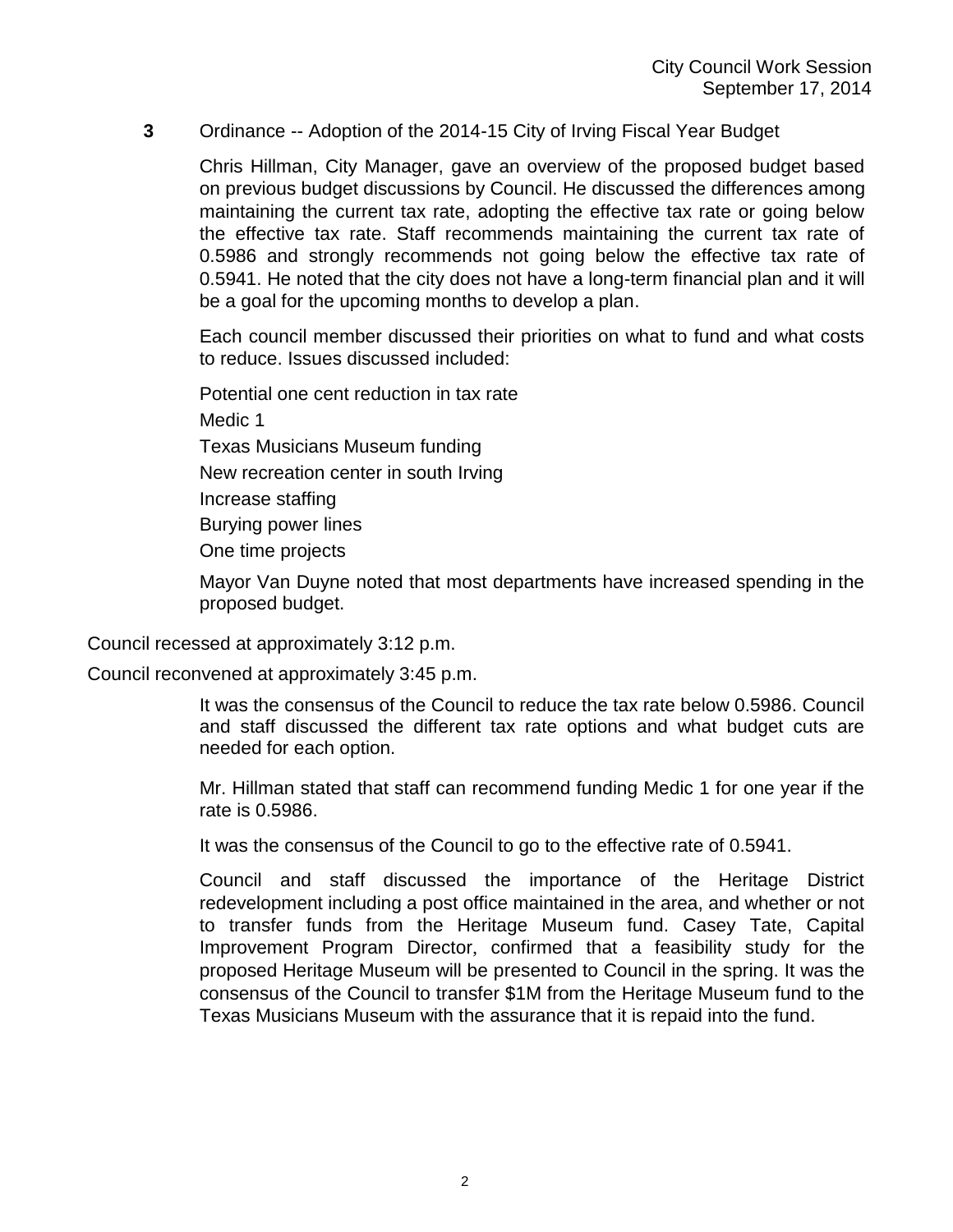## **CONSENT AGENDA**

- **12** Resolution -- Approving the Rate Setting Documents and Proposal to Dallas Area Agency on Aging (DAAA) for the Reimbursement of Meals Provided at Heritage Senior Center in an Amount Not to Exceed \$63,297.48
- **13** Resolution -- Approving the Agreement Between the City of Irving and the Visiting Nurse Association of Texas to Provide Meals at the Heritage Senior Center in an Amount Not to Exceed \$75,000.00

Joe Moses, Assistant Director of Parks & Recreation, clarified that items 12 and 13 are companion items related to the meal program at the Heritage Senior Center.

**15** Resolution -- Approving a Legal Services Agreement with Strasburger & Price, LLP

Charles Anderson, City Attorney, clarified that this law firm is used as needed related to employee pension matters.

**22** Resolution -- Approving an Economic Incentive Agreement with Royal Lane Holdings, LP, a Texas Limited Partnership for the Construction of the State Highway 114 Westbound Frontage Road

Doug Janeway, Interim Business Affairs Director, described the incentive agreement related to road construction off of State Highway 114.

**31** Resolution -- Approving an Agreement Between the City of Irving and Irving Community Development Corporation for the Development of Vacant Lots in the Amount of \$600,000.00

Vicki Ebner, Assistant Director of Housing & Human Services, described the proposed housing development near Pioneer Road and Britain Road.

Chris Hooper, Community Development Director, confirmed that staff will provide Council a subsidy fact sheet that details the cost of the land and construction.

**32** Resolution -- Approving an Extension of Texas Department of Housing and Community Affairs Agreement For the Neighborhood Stabilization Program

Vicki Ebner, Assistant Director of Housing & Human Services, clarified that this resolution is to extend the time of the project.

# **ZONING CASES AND COMPANION ITEMS**

**40** Resolution -- Temporary Use Permit G1407-0014 - to Allow a Haunted House - Property Located at 2501 Irving Mall - Strangling Brothers Haunted Circus of Dallas, Applicant